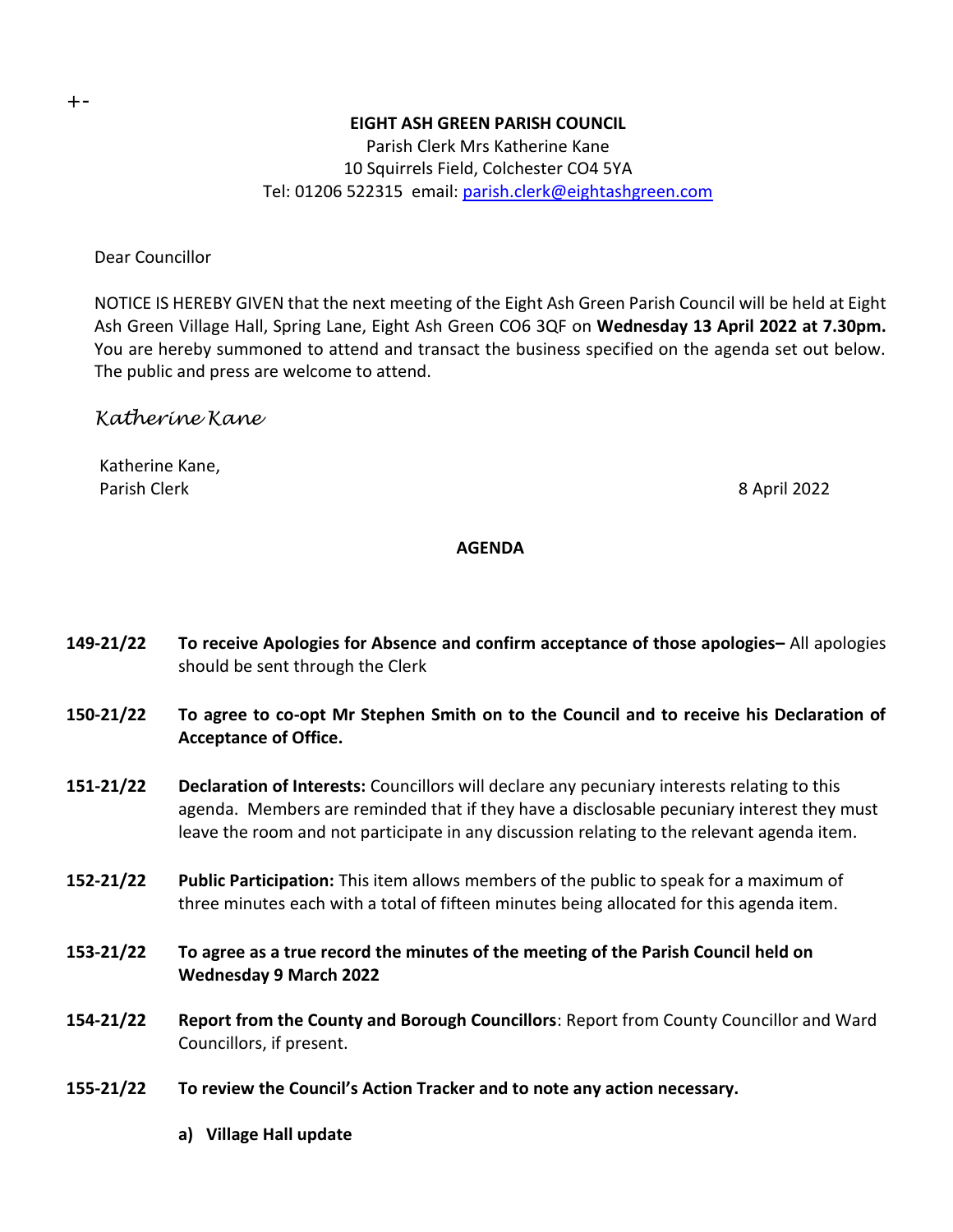**b) Project List for Colchester Borough Council**

## **156-21/22 To agree the Parish Council response to planning applications received from Colchester Borough Council and to note decisions made on previous applications**

220576 - Tara House, Huxtables Lane, Fordham Heath Colchester CO3 9TJ - Alterations and extensions to an existing 1ó storey dwelling to create a 2 storey dwelling and addition of single storey side extension and porch (Revised Description)

220721 - Fiddlers Farm, Fiddlers Hill, Eight Ash Green Colchester CO3 9TU - Application to determine if prior approval is required for proposed change of use of agricultural buildings to dwellinghouse.

220465 - Brookside, 42 Spring Lane, Fordham Heath Colchester CO3 9TH - Small extension to the front of the property to add a porch and additional bathroom.

### **Planning Decisions**

220228 - 31 Spring Lane, Eight Ash Green CO6 3QF - Erection of a single-storey extension.

### **157-21/22 Heaths and Greens**

- **a) To receive a report on Heaths and Greens**
- **b) To consider and possibly agree to give permission for a street party to be held on Seven Star Green on Sunday 5 June 2022**
- **c) To consider and possibly agree to light a beacon on the heath on Thursday 2 June 2022 in commemoration of HM The Queen's Platinum Jubilee**
- **d) To consider and possibly agree to hold a picnic on the heath on Sunday 5 June 2022 as part of the celebration of HM The Queen's Platinum Jubilee**
- **e) To receive an update on any outstanding issues affecting Parish Council land.**

## **158-21/22 Accounts & Payments:**

- a) Statement of Accounts to be circulated prior to the meeting
- b) Approve cheques for signature in accordance with 2021/22 Budget (Invoices Sheet) to be circulated at the meeting.

## **159-21/22 To receive an update on the Parish Council's plans to mark the Platinum Jubilee of Her Majesty the Queen and to note any action necessary**

## **160-21/22 Highways**

- **a) To consider and possibly agree to purchase a Vehicle Activated Sign and posts for use in the parish (quotes circulated prior to the meeting);**
- **b) If 145-21/22 a) above is agreed, to consider and possibly agree to purchase add-ons to the service;**
- **c) If 145-21/22 is agreed, to consider and possibly agree locations for the sign.**
- **d) To discuss the drains along Spring Lane and note any action necessary.**